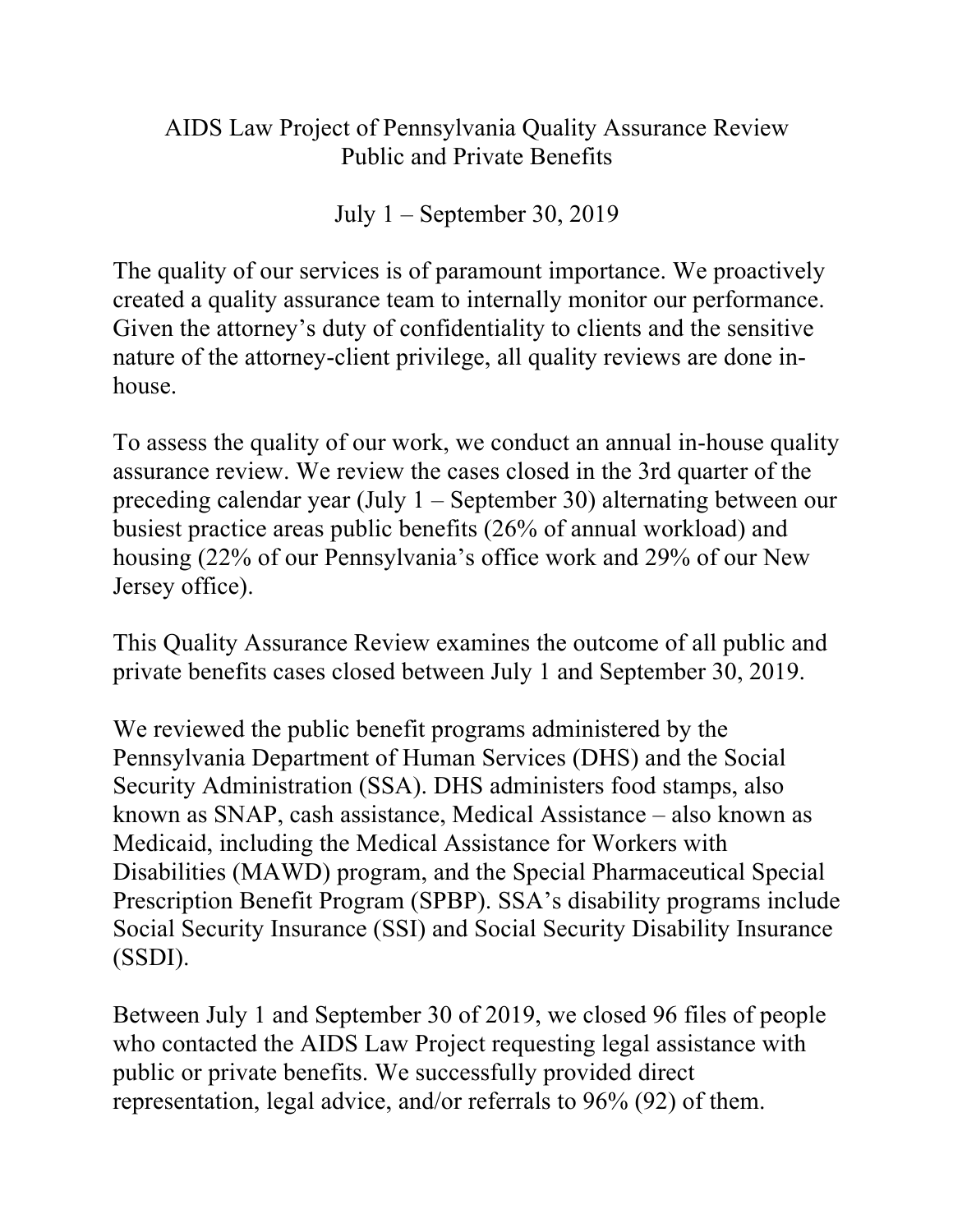Each individual who calls with a legal question does a thorough intake interview with an attorney, trained paralegal or legal intern, who provides triage for persons in crisis.

The request for assistance is then reviewed by the Intake Team (comprised of attorneys, paralegals and legal interns), which determines an appropriate course of action. Sometimes staff will represent clients in administrative law judge hearings. Other times, staff will help by informally negotiating an agreement with another party, such as the SSA. Clients needing assistance in a practice area outside our scope of expertise (such as Veterans Affairs (VA) benefits) are referred to a volunteer attorney. Callers seeking information on their legal rights receive follow-up phone calls, meetings, or written information.

In analyzing outcomes, we qualified an interaction as successful if we addressed the issue for which the client sought assistance. We address clients' concerns in a variety of ways. In this report, we use the following categories:

Representation and/or Advocacy: This category covers all instances in which an AIDS Law Project staff member represented a person in a hearing or contacted any third party on behalf of a client.

Legal Advice/Information: This is the broadest outcome category and includes information provided to a client post-intake -- whether it's an explanation of the rules regarding Medical Assistance or advice on appealing an SSI denial.

Referral: To best utilize our limited resources, we occasionally refer clients to the private bar, other public-interest law firms, or social service organizations.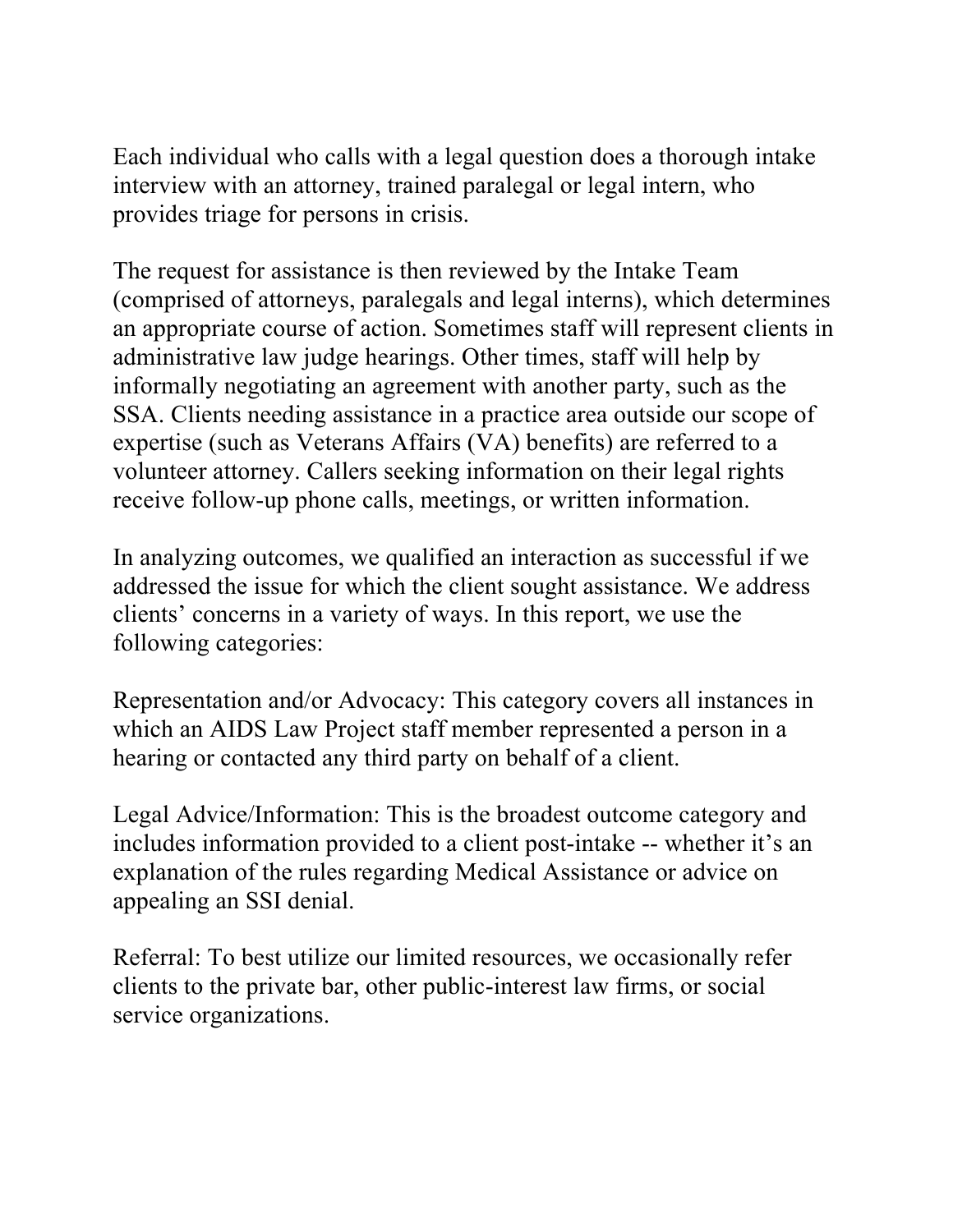Unreachable Clients: We attempt to assist all who contact us. Even those with whom we are unable to maintain contact, receive referrals and/or legal advice.

# **State Funded Benefits**

33 intakes

# **Medical Assistance (MA)**

22 Intakes

## Representation and/or Advocacy (13)

We represented nine clients in maintaining public benefits, despite an application denial or a termination notice. Of these nine clients, we successfully appealed the termination of one client's MAWD benefits due to his IRA which exceeded the resource limit, and we assisted another client who had received a settlement and was concerned about the settlement's impact on her MA. We were able to successfully help this client waive her overpayment and maintain her MA. Two clients were sent termination notices because their income was too high, and we successfully argued that they were eligible for MAWD, as it has higher income levels. One client had her benefits terminated because she moved to another state. We assisted her in getting Medicaid in her new home state without a gap in coverage. One client's MA was terminated because he was over the resource limit, and we advised him on the program rules to maintain eligibility.

## Legal Advice/Information (9)

Three clients requested advice after their MA was terminated. One client sought assistance to maintain MA. One client was seeking information on other Medicaid programs after his MA was terminated and we assisted him in applying for MAWD. Three clients were no longer eligible for MA, but we assisted in applying for SPBP. One client sought assistance when her waiver application was denied, and we advised the client on waiver services, but she did not pursue the appeal.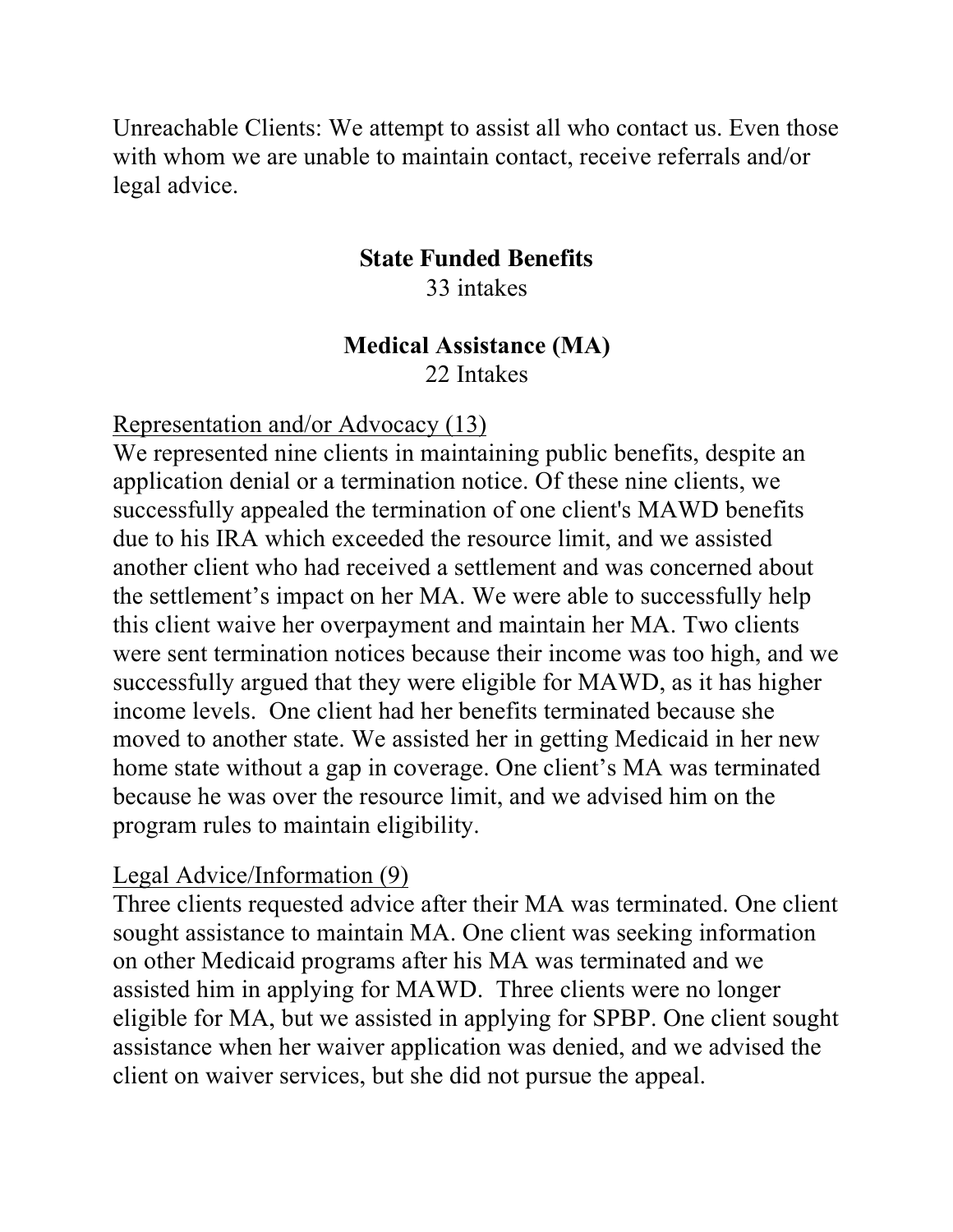### **Medical Assistance for Workers with Disabilities (MAWD)**  6 Intakes

#### Representation and/or Advocacy (4)

We represented one client in maintaining his MAWD by verifying income and residency during a recertification, following a retroactive SSA payment. For two clients, we successfully advocated for them to maintain their MAWD after receiving termination letters. One of these clients received a termination letter because his IRA exceeded the resource limit. The second client's MAWD was terminated because SSA believed he was over the income limit, but, after we intervened, they realized they made an error. We began an appeal of a MAWD denial for a fourth client, but withdrew the appeal once it was clear that he was income ineligible, and he obtained SPBP coverage with our assistance.

#### Legal Advice/Information (2)

One client needed information on MAWD eligibility and resource requirements. The other client sought advice on whether MAWD would cover her husband. We also provided advice on Medicare supplement plans.

#### **Supplemental Nutrition Assistance Program (SNAP)**  5 Intakes

#### Representation and/or Advocacy (4)

One client contacted us after the County Assistance Office's Quality Assurance audit discovered that she failed to update them on changes in her household composition. We communicated with the auditor and negotiated a repayment plan. We successfully assisted a second client in recalculating a SNAP calculation. We successfully appealed the termination of SNAP benefits for two clients. One of these client's benefits were terminated after she used them in another state. We were able to speak with DHS and get the client a new application, and her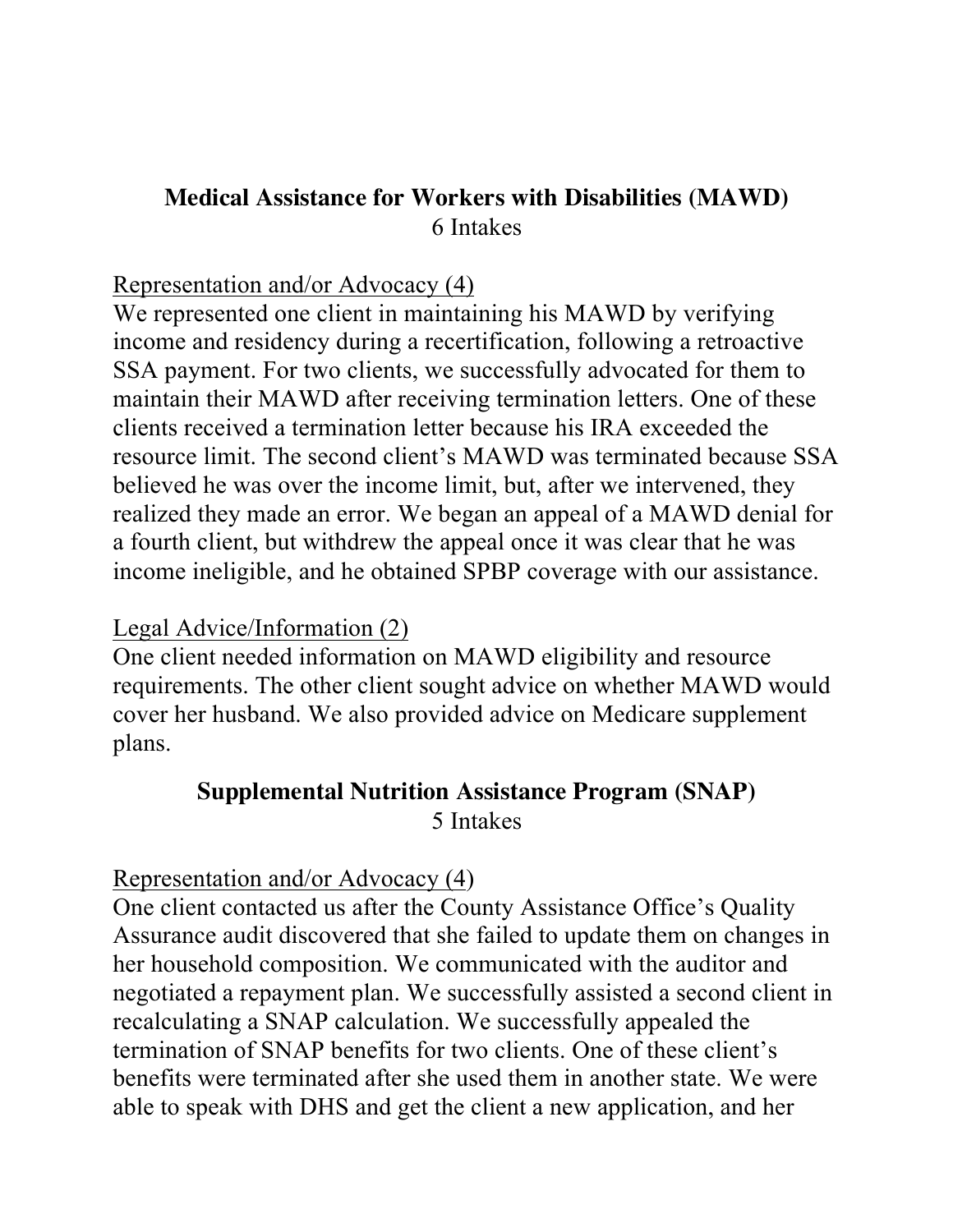benefits were approved without a gap in coverage. The other client's SNAP was originally terminated because the County Assistance Office stated her income was above limit.

Unreachable Clients (1)

One client contacted us to ask if he was eligible for SNAP, but he became unreachable after the intake process.

#### **General Assistance**

1 Intake

Representation and/or Advocacy (1)

We successfully represented one client in appealing his GA denial after the County Assistance Office refused to process his application three times due to an outstanding court fee.

#### **Federally funded Benefits**

58 Intakes

**SSDI/SSI Eligibility, Appeals, and Applications** 47 Intakes

Representation and/or Advocacy (18)

We represented four clients at Administrative Law Judge (ALJ) hearings. Three received fully favorable decisions, one was found to not be disabled. We attended an ALJ hearing for one client, but she did not appear and her claim was denied.

Two clients sought assistance, after their disability benefits were terminated. We successfully appealed the termination for one client, and the second client's benefits were restored during the pendency of an appeal.

Seven clients sought assistance related to a Continuing Disability Review (CDR). We assisted five in completing the forms and all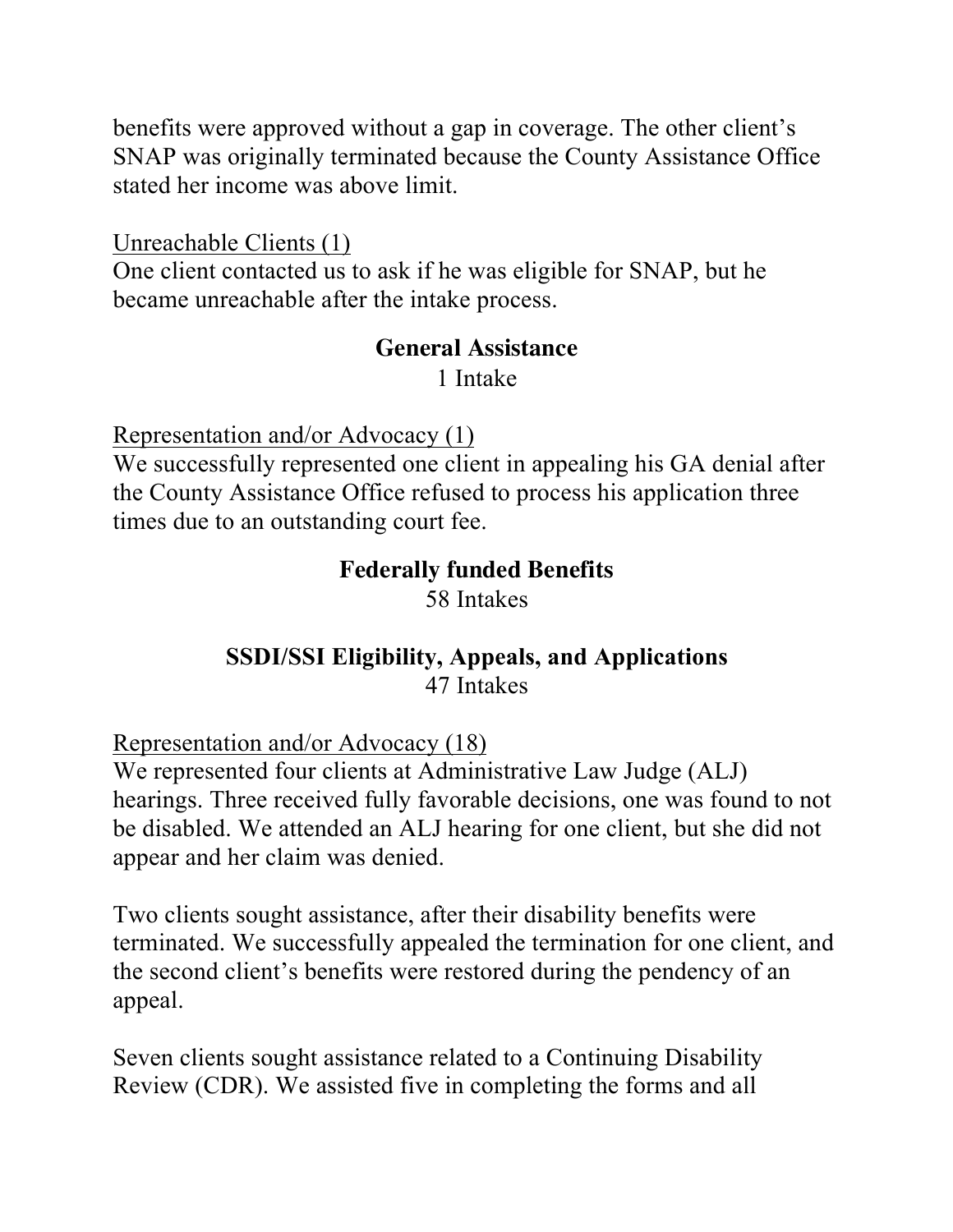maintained their benefits. One client's benefits were restored after we submitted the CDR paperwork and advocated at the field office. We evaluated one client's request to appeal an unfavorable CDR determination, but found no basis to appeal.

Two clients sought assistance with mistakes on their SS records. One was marked deceased and the other was misidentified as married. We corrected the mistakes and both received their accurate amount of disability benefits.

We successfully represented one client in a reinstatement of benefits and negotiated an overpayment repayment plan that included a credit for one month of Medicare premiums. We represented one client in reporting a settlement to SSA and we successfully requested a waiver of an overpayment.

One client requested help with reapplying for SSI after he unsuccessfully appealed his loss at an ALJ hearing. Instead, we advised him that he file a new application with a later onset date.

## Legal Advice/Information (26)

Four clients sought assistance on applying for SS disability benefits. Two asked about eligibility. A third asked about the SSI application process. The fourth client requested assistance with filing an SSI application, but we informed him that doing so was not among our provided services. We advised the client that if he sought legal assistance in the future, to contact ALPP.

Five clients sought assistance with SSDI or SSI denials. We advised one client to appeal an SSI denial, but she did not follow up with the requested necessary documentation. We agreed to represent another client for his SSD denial, but he retained an attorney in Bucks County. We explained the Appeals Council process to a client who was denied benefits at an ALJ hearing. We advised one client that he incorrectly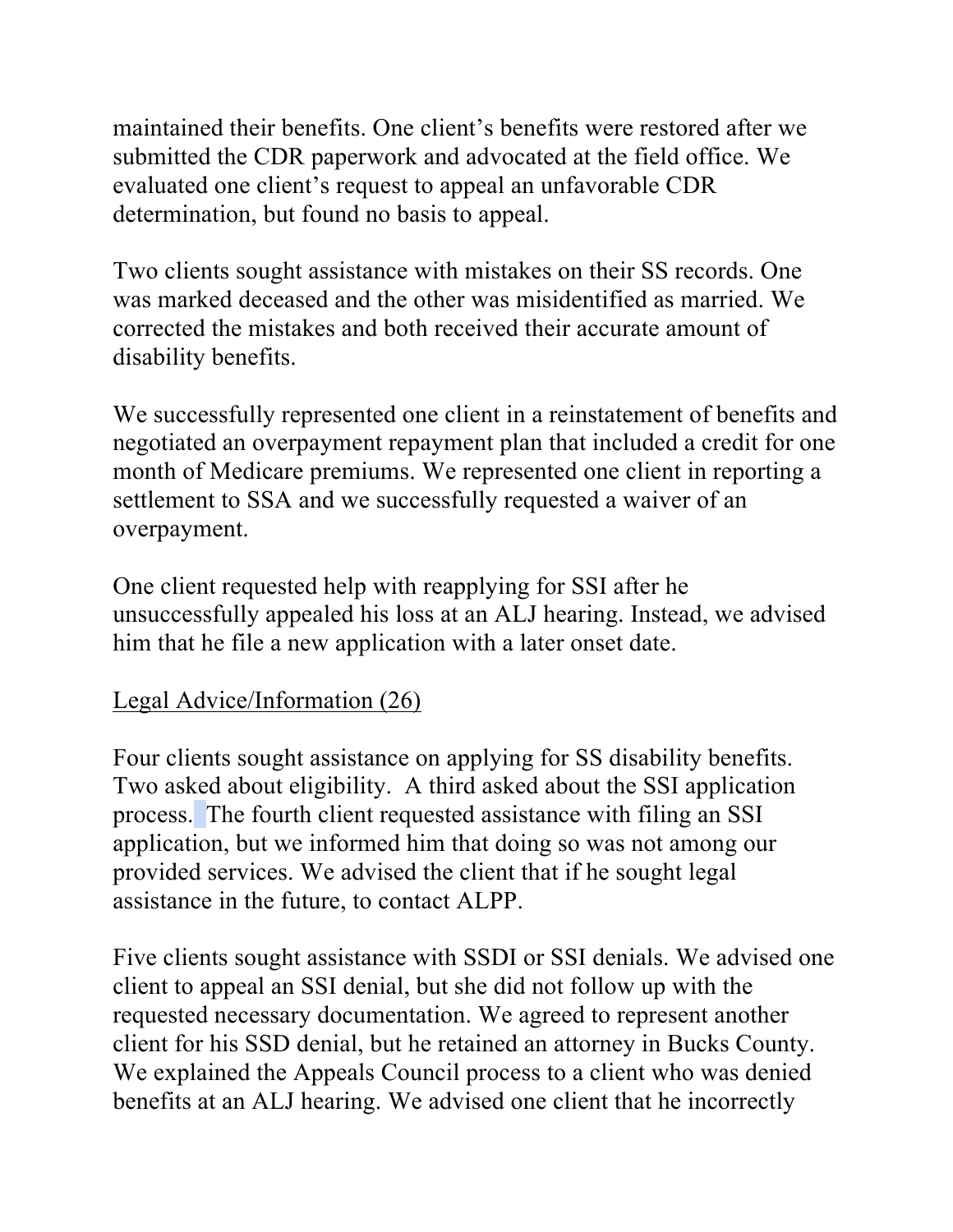thought his application was denied, but that the medical determination component of his case was still pending. We advised one client to apply for SSI instead of SSDI.

Three clients sought advice about the impact of resources on their benefits. We advised on reporting resources to SSA and whether a gift in trust or an inheritance would affect benefits.

We successfully represented one client in reinstating benefits after incarceration. We advised one client on applying for Expedited Reinstatement. One client sought information about SSA retirement benefits.

Two clients sought information about medical and financial eligibility for disability benefits. We determined that one was not medically eligible and the other was not financially eligible.

We advised one client that, without medical records of ongoing treatment for his disability, it was unlikely that a judge would rule in his favor. We advised another client of the right to appeal an SSI denial, but that we didn't think the records supported medical eligibility.

One client received a partially favorable decision from SSA, but didn't understand what it meant. We explained the waiting period and that he would be receiving SSDI and SSI. We advised one client she was ineligible for a lump sum retroactive SSI payment.

We advised one client to appeal his SSD termination.

Two clients contacted us for help with terminations of their disability benefits. We began to review their cases, but each resolved it on their own.

We contacted a client's case manager to discuss the loss of SSI benefits, but neither the client nor the case manager followed up. We advised one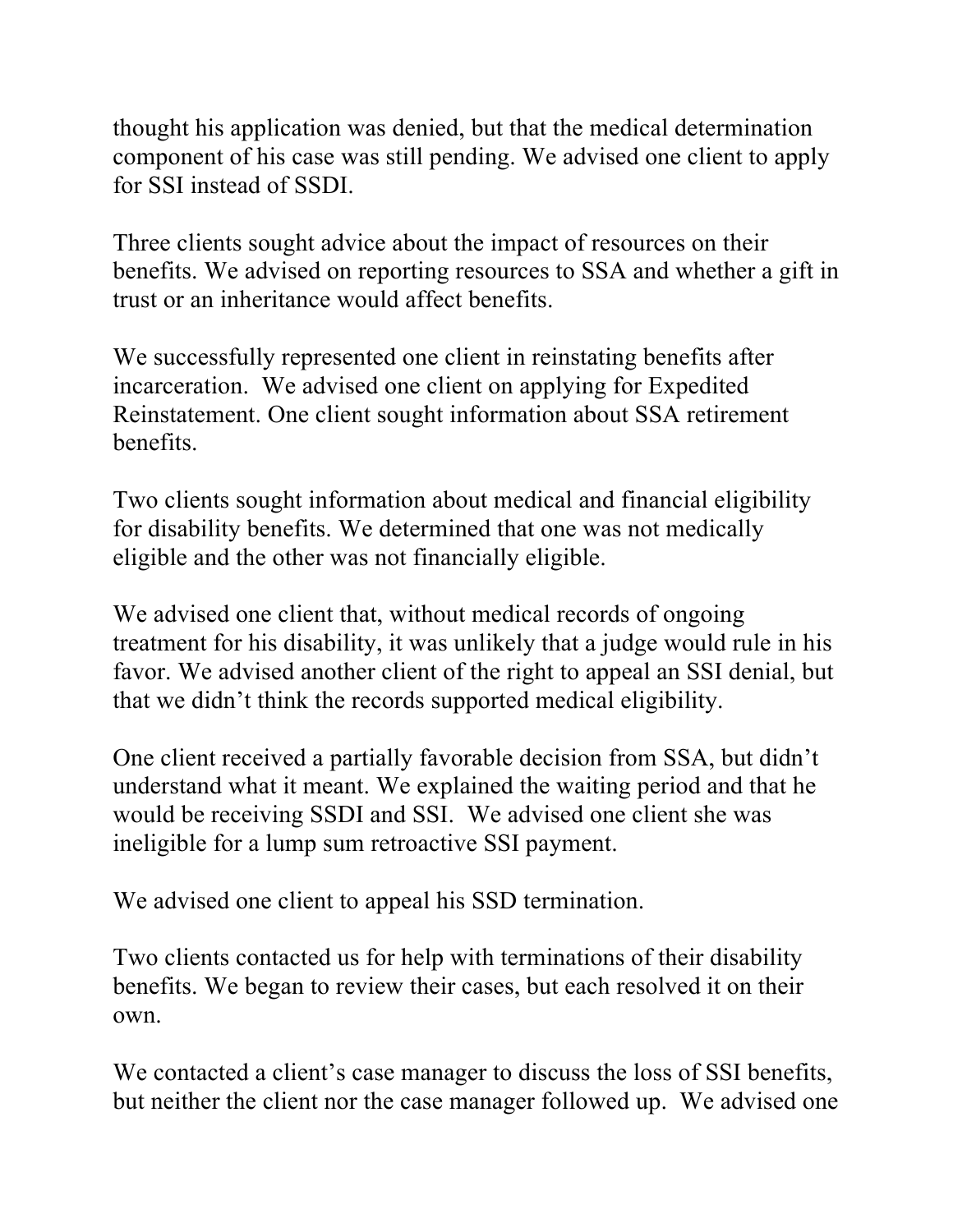client that we could not represent him in Wayne County, and he did not want a referral

Referral (1) We referred one client to a private disability benefits lawyer.

Unreachable Clients (2) One client became unreachable after completing an intake on SS disability benefits.

We attempted to advise one client on a scheduled appointment with SSA, but his phone was disconnected.

## **Back to Work**

5 Intakes

Representation and/or Advocacy (1)

One client requested information on whether he was in a Trial Work Period (TWP). We confirmed with SSA that he had not yet used any TWP months.

Legal Advice/Information (4)

Four clients sought information about the impact of work on their disability benefits. We reviewed one clients' pay stubs and provided Back to Work information. We sent a second client a letter with detailed information on working while collecting SSD. One client sought legal advice about how returning to work part-time would affect his LTD benefits. We provided information about working while on SSDI-SGA. We reviewed a fourth client's income and advised that we could not appeal the termination of his benefits, as he was earning above the SSD eligibility limit.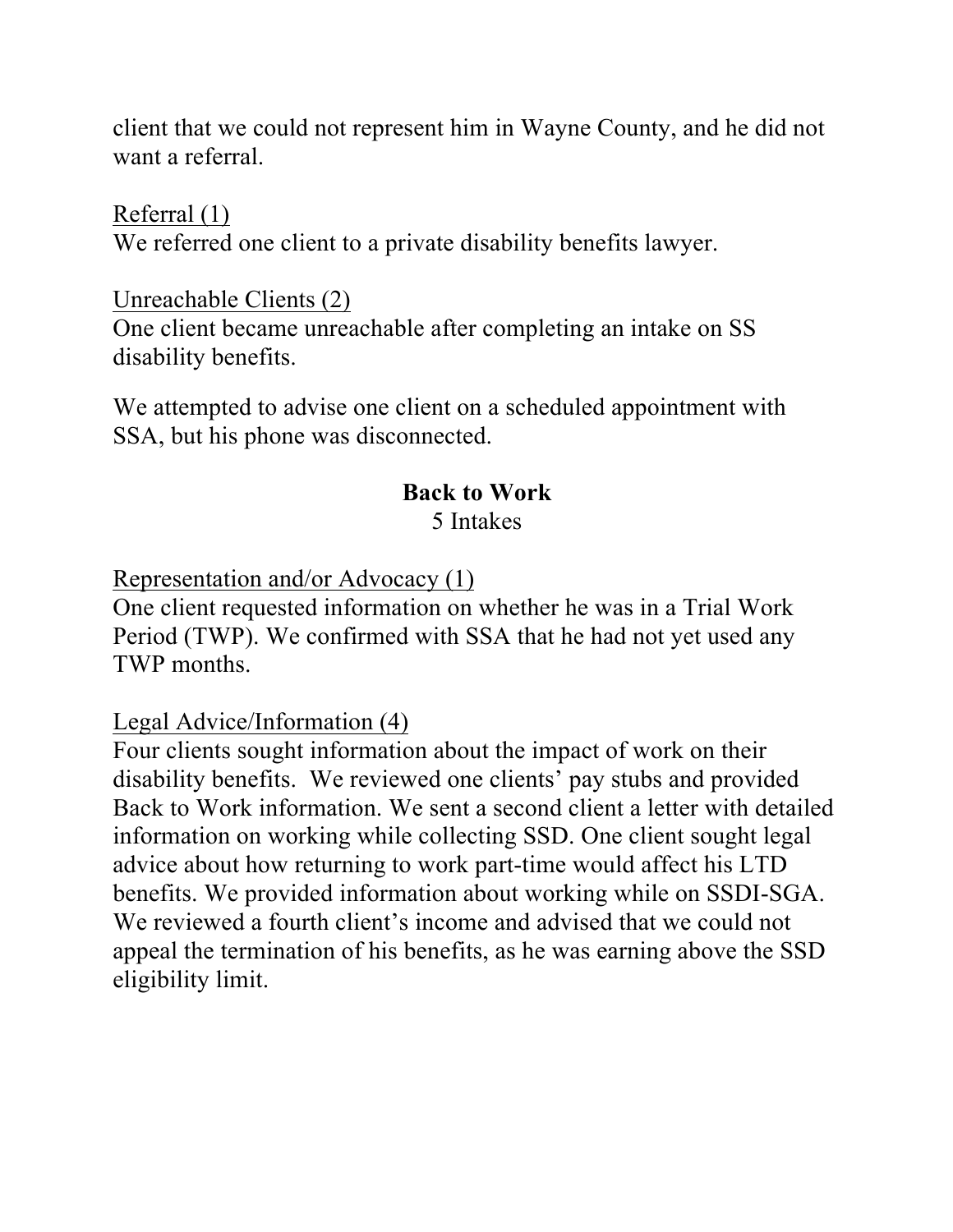# **Overpayments**

1 Intake

Representation and/or Advocacy (1) We successfully requested a waiver of an overpayment for one client.

#### **Medicare**

5 Intakes

Representation and/or Advocacy (2)

We successfully resolved the termination of one client's Medicare Advantage. Another client sought help after he was billed by his Infectious Disease doctor. We advocated to have the bill waived, but the doctor demanded payment.

Legal Advice/Information (3). One client sought assistance with the buy-in program to pay her Medicare Part B premium, but we advised she was ineligible for the program due to income limits. One client received a letter stating he needed to start paying a premium to continue receiving Medicare coverage, this client feared his Medicare would be terminated. We assessed his eligibility for other programs and the client ultimately enrolled in an employer-provided insurance plan with SPBP. One client requested help with insurance, but we did not hear from the client after following up

#### **Private Insurance**  5 Intakes

Representation and/or Advocacy (2)

We helped one client apply for short-term disability and resolved his FMLA issues with his employer. One client sought assistance after he was denied an application for short-term disability insurance due to his use of PrEP. We advised the client to reapply because as of June 2019, State Farm no longer automatically screens STD applications for PrEP. We also advised the client that if he were denied, to file a timely request